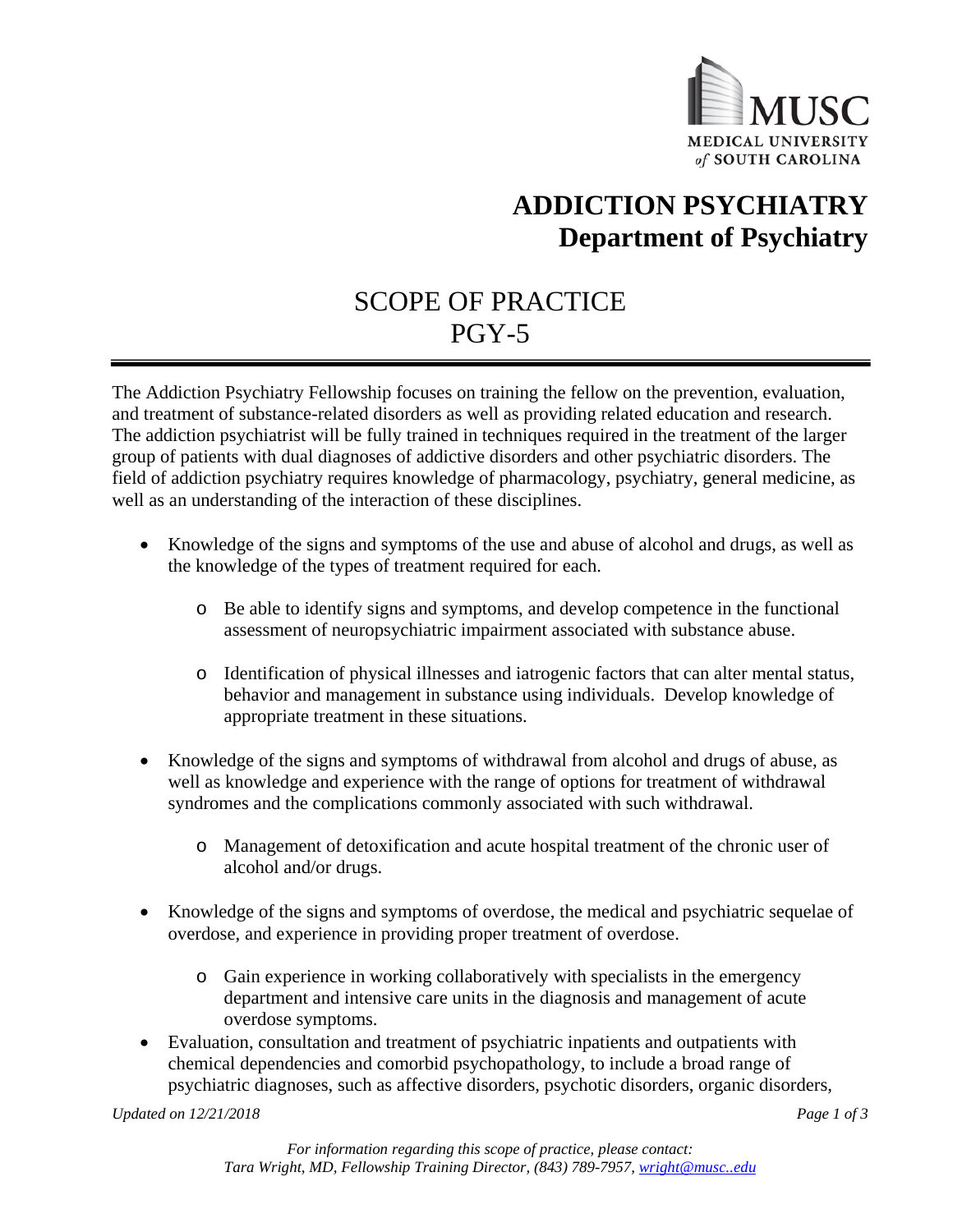

# **ADDICTION PSYCHIATRY Department of Psychiatry**

## SCOPE OF PRACTICE PGY-5

personality disorders, and anxiety disorders, as well as patients suffering from medical conditions commonly associated with substance use such as hepatitis and acquired immune deficiency syndrome.

- o Knowledge of the signs and symptoms of the social and psychological problems as well as the medical and psychiatric disorders that often accompany the chronic use and abuse of the major categories of drugs and alcohol.
- o Experience in the use of psychoactive medications in the treatment of psychiatric disorders that often accompany the major categories of substance abuse.
- o Patients will be followed frequently, for an extended period of time, in a variety of treatment modalities in order to include exposure to the full continuum of care.
- Experience in the use of techniques required for confrontation of and intervention with a chronic substance abuser, and in dealing with the defense mechanisms that cause the patient to resist entry into treatment.
- Experience in the use of the various psychotherapeutic modalities involved in the ongoing management of the chronic substance abusing patient, including individual psychotherapies (e.g., cognitive-behavioral therapy), couples therapy, family therapy, group therapy, motivational enhancement therapy, and relapse prevention therapy.
	- o Experience in working with patients who are concurrently participating in self-help programs.
- Experience in working collaboratively with other mental health providers and allied health professionals, including nurses, social workers, psychologists, nurse practitioners, counselors, pharmacists, and others who participate in the care of patients with Substancerelated Disorders.
	- o Provide leadership of interdisciplinary teams and coordination/supervision of care by non- medical therapists.

*Updated on 12/21/2018 Page 2 of 3*